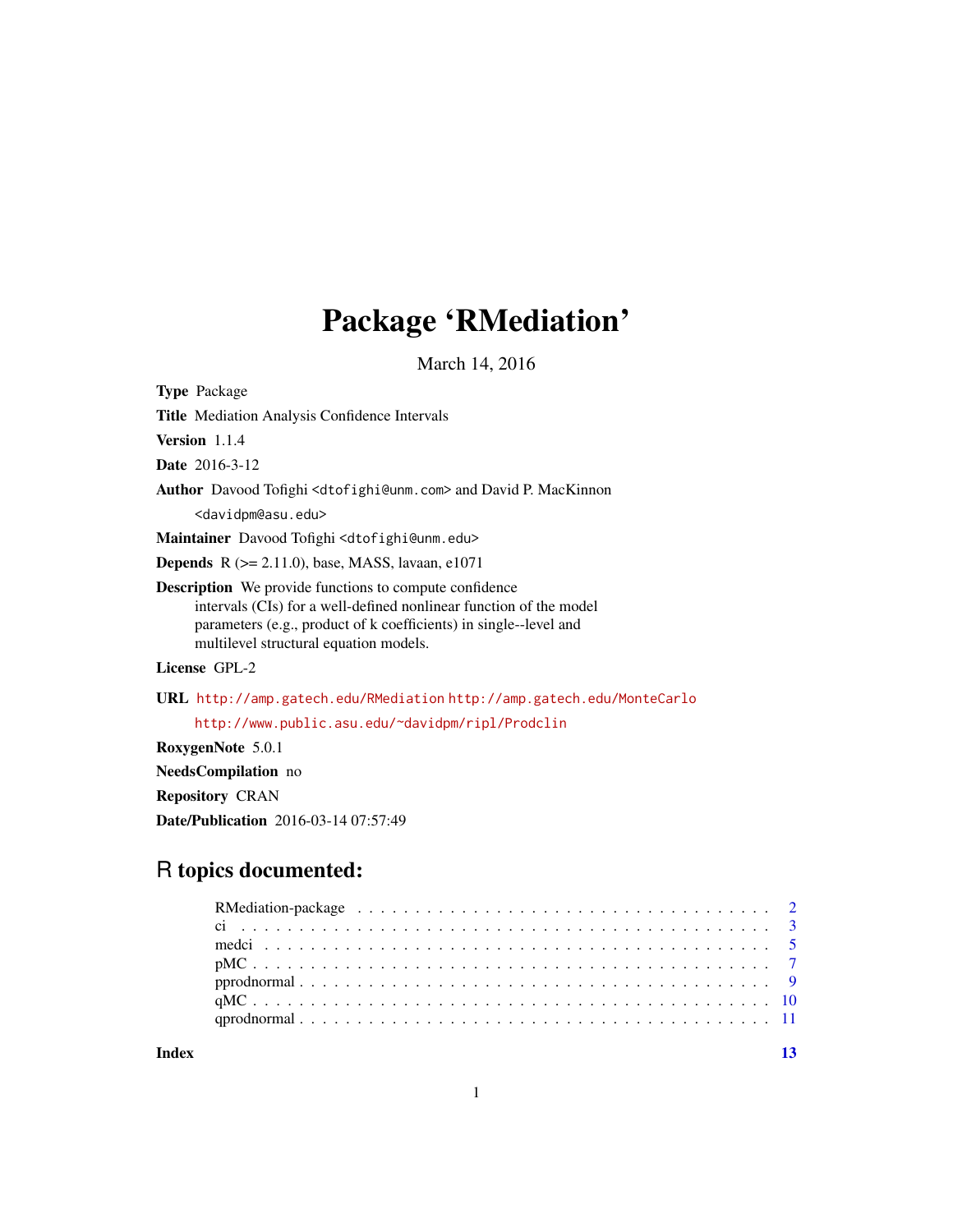<span id="page-1-1"></span><span id="page-1-0"></span>

#### Description

We provide functions to compute confidence intervals (CIs) for a well–defined nonlinear function of the model parameters (e.g., product of k coefficients) in single–level and multilevel structural equation models.

#### Details

| Package:  | RMediation |
|-----------|------------|
| Type:     | Package    |
| Version:  | 1.1.4      |
| Date:     | 2016-3-12  |
| License:  | $GPL-2$    |
| LazyLoad: | yes        |

[medci](#page-4-1) produces a CI for the product of two normal random variables using three methods: the distribution of the product of coefficients, Monte Carlo, and asymptotic normal theory with the multivariate-delta standard error (Asymptotic-Delta) method. [pprodnormal](#page-8-1) produces percentiles for the distribution of product of two normal random variables. [qprodnormal](#page-10-1) generates quantiles for the distribution of product of two normal random variables. [ci](#page-2-1) produces a CI for a well–defined nonlinear function of the model parameters in single–level and multilevel structural equation models using the Monte Carlo and Asymptotic-Delta method.

#### **Note**

Two web applications of the RMediation program are available from [http://amp.gatech.edu/](http://amp.gatech.edu/RMediation) [RMediation](http://amp.gatech.edu/RMediation) and <http://amp.gatech.edu/MonteCarlo>.

#### Author(s)

Davood Tofighi <dtofighi@unm.edu> and David P. MacKinnon <davidpm@asu.edu> Maintainer: Davood Tofighi <dtofighi@unm.edu>

#### References

MacKinnon, D. P., Fritz, M. S., Williams, J., and Lockwood, C. M. (2007). Distribution of the product confidence limits for the indirect effect: Program PRODCLIN. *Behavior Research Methods*, 39, 384–389.

Meeker, W. and Escobar, L. (1994). An algorithm to compute the CDF of the product of two normal random variables. *Communications in Statistics: Simulation and Computation*, 23, 271–280.

Tofighi, D. and MacKinnon, D. P. (2011). RMediation: An R package for mediation analysis confidence intervals. *Behavior Research Methods*, 43, 692–700. doi:10.3758/s13428-011-0076-x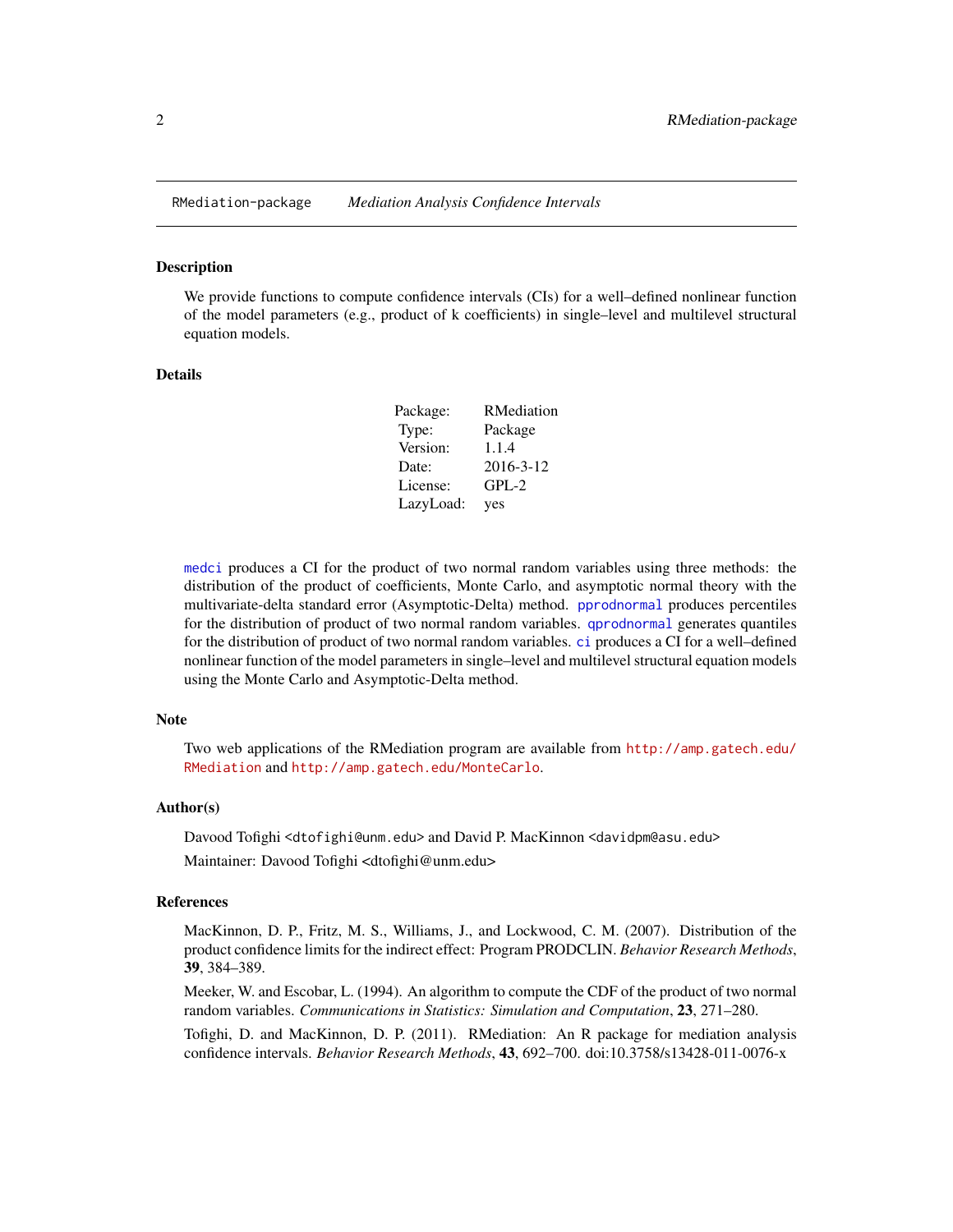<span id="page-2-0"></span>Tofighi, D., and MacKinnon, D. P. (2016). Monte Carlo confidence intervals for complex functions of indirect effects. *Structural Equation Modeling: A Multidisciplinary Journal*, 23, 194-205. http://doi.org/10.1080/10705511.2015.1057284

#### See Also

[qprodnormal](#page-10-1) [pprodnormal](#page-8-1) [medci](#page-4-1) [ci](#page-2-1)

#### Examples

```
medci(mu.x=.2,mu.y=.4,se.x=.1,se.y=.05,rho=0,alpha=.05)
pprodnormal(q=.4, mu.x=.5, mu.y=.3, se.x=.03, se.y=.08, rho= 0)
qprodnormal(p=.1, mu.x=.5, mu.y=.3, se.x=.03, se.y=.8, rho=0)
ci(mu=c(b1=0,b2=0),Sigma=c(1,2,10), quant=~b1*b2)
ci(mucc(b1=1,b2=.7,b3=.6, b4=.45), Signacc(.05,0,0,0,.05,0,0,.03, 0,.03),
quant=~b1*b2*b3*b4, type="all", plot=TRUE, plotCI=TRUE)
```
<span id="page-2-1"></span>ci *CI for a nonlinear function of coefficients estimates*

#### **Description**

This function returns a  $(1 - \alpha)$ % confidence interval (CI) for a well–defined nonlinear function of the coefficients in single–level and multilevel structural equation models. The ci function uses the Monte Carlo (type="MC") and the asymptotic normal theory (type="asymp") with the multivariate delta standard error (Asymptotic–Delta) method (Sobel, 1982) to compute a CI. In addition, for each of the methods, when a user specifies plot=TRUE and plotCI=TRUE, a plot of the sampling distribution of the quantity of interest in the quant argument and an overlaid plot of the CI will be produced. When type="all" and plot=TRUE, two overlaid plots of the sampling distributions corresponding to each method will be produced; when plotCI=TRUE, then the overlaid plots of the CIs for both methods will be displayed as well.

#### Usage

```
ci(mu, Sigma, quant, alpha = 0.05, type = "MC", plot = FALSE,
 plotCI = FALSE, n.mc = 1e+06, H0 = FALSE, mu0 = NULL, Sigma0 = NULL...)
```

| mu    | (1) a vector of means (e.g., coefficient estimates) for the normal random vari-          |
|-------|------------------------------------------------------------------------------------------|
|       | ables. A user can assign a name to each mean value, e.g., $mu=c(b1=.1, b2=3)$ ;          |
|       | otherwise, the coefficient names are assigned automatically as follows: $b1, b2, \ldots$ |
|       | Or, a lavaan object.                                                                     |
| Sigma | either a covariance matrix or a vector that stacks all the columns of the lower          |
|       | triangle variance-covariance matrix one underneath the other.                            |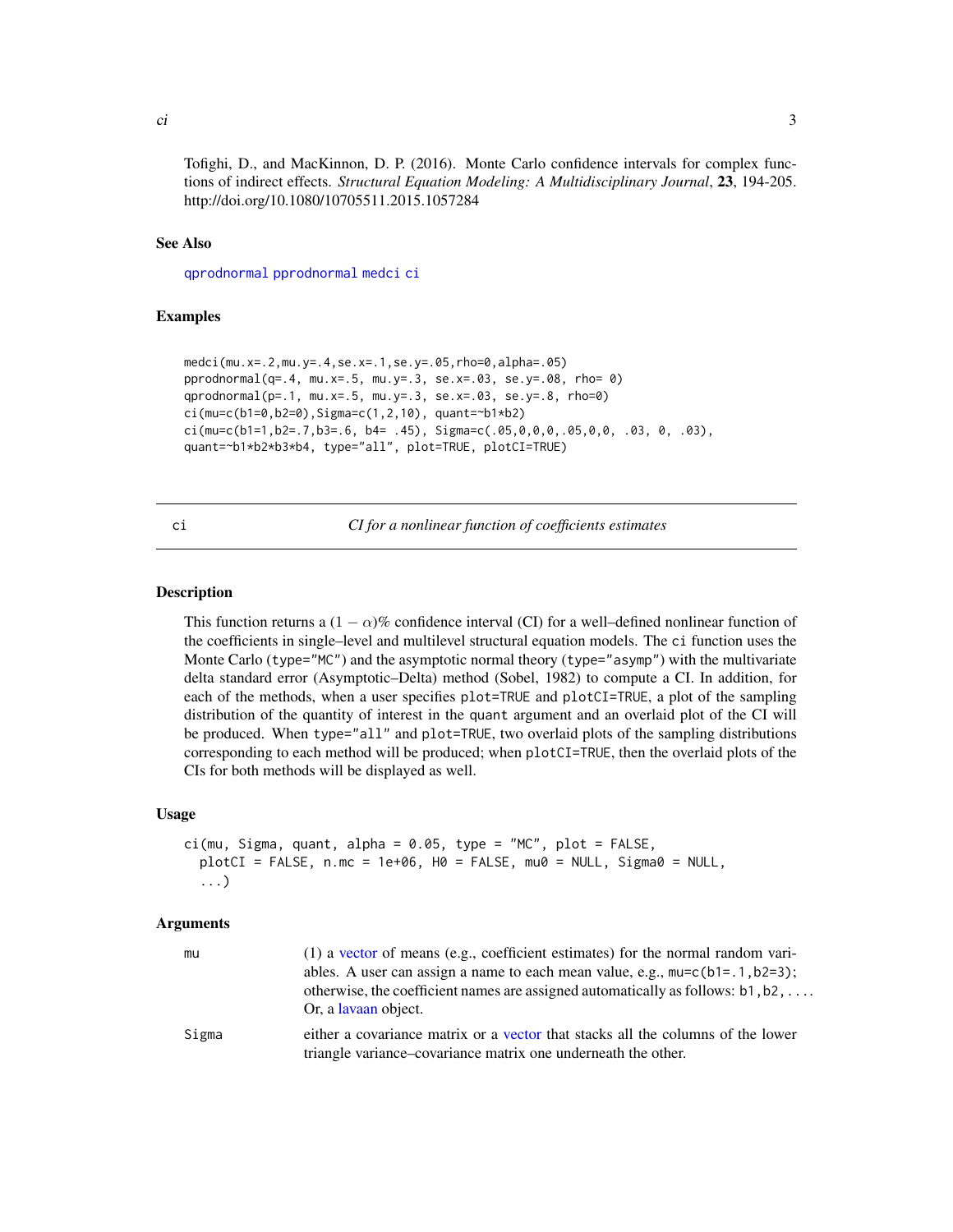<span id="page-3-0"></span>

| quant  | quantity of interest, which is a nonlinear/linear function of the model parame-<br>ters. Argument quant is a formula that <b>must</b> start with the symbol "tilde" $(\sim)$ :<br>e.g., ~b1*b2*b3*b4. The names of coefficients must conform to the names pro-<br>vided in the argument mu or to the default names, i.e., $b1, b2, \ldots$ |
|--------|--------------------------------------------------------------------------------------------------------------------------------------------------------------------------------------------------------------------------------------------------------------------------------------------------------------------------------------------|
| alpha  | significance level for the CI. The default value is .05.                                                                                                                                                                                                                                                                                   |
| type   | method used to compute a CI. It takes on the values "MC" (default) for Monte<br>Carlo, "asymp" for Asymptotic-Delta, or "all" that produces CIs using both<br>methods.                                                                                                                                                                     |
| plot   | when TRUE, plot the approximate sampling distribution of the quantity of interest<br>using the specified method(s) in the argument type. The default value is FALSE.<br>When type="all", superimposed density plots generated by both methods are<br>displayed.                                                                            |
| plotCI | when TRUE, overlays a CI plot with error bars on the density plot of the sampling<br>distribution of quant. When type="all", the superimposed CI plots generated<br>by both methods are added to the density plots. Note that to obtain a CI plot,<br>one must also specify plot="TRUE". The default value is FALSE.                       |
| n.mc   | Monte Carlo sample size. The default sample size is 1e+6.                                                                                                                                                                                                                                                                                  |
| Н0     | False. If TRUE, it will estimate the sampling distribution of $H_0$ : $f(\mathbf{b}) = 0$ . See<br>the arguments mu0 and Sigma0.                                                                                                                                                                                                           |
| mu0    | a vector of means (e.g., coefficient estimates) for the normal random variables<br>that satisft the null hypothesis $H_0$ : $f(b) = 0$ . If it is not provided, smallest z<br>value of mu is zet to zero.                                                                                                                                  |
| Sigma0 | either a covariance matrix or a vector that stacks all the columns of the lower tri-<br>angle variance–covariance matrix one underneath the other. If it is not provided,<br>then Sigma is used instead.                                                                                                                                   |
|        | additional arguments.                                                                                                                                                                                                                                                                                                                      |

#### Value

When type is "MC" or "asymp", ci returns a [list](#page-0-0) that contains:

| $(1-\alpha)$ % CI | a vector of lower and upper confidence limits,     |
|-------------------|----------------------------------------------------|
| Estimate          | a point estimate of the quantity of interest,      |
| SE                | standard error of the quantity of interest,        |
| MC Error          | When type="MC", error of the Monte Carlo estimate. |

When type="all", ci returns a [list](#page-0-0) of two objects, each of which a list that contains the results produced by each method as described above.

#### Note

The web applications for this function is available at <http://amp.gatech.edu/MonteCarlo>.

#### Author(s)

Davood Tofighi <dtofighi@unm.edu> and David P. MacKinnon <davidpm@asu.edu>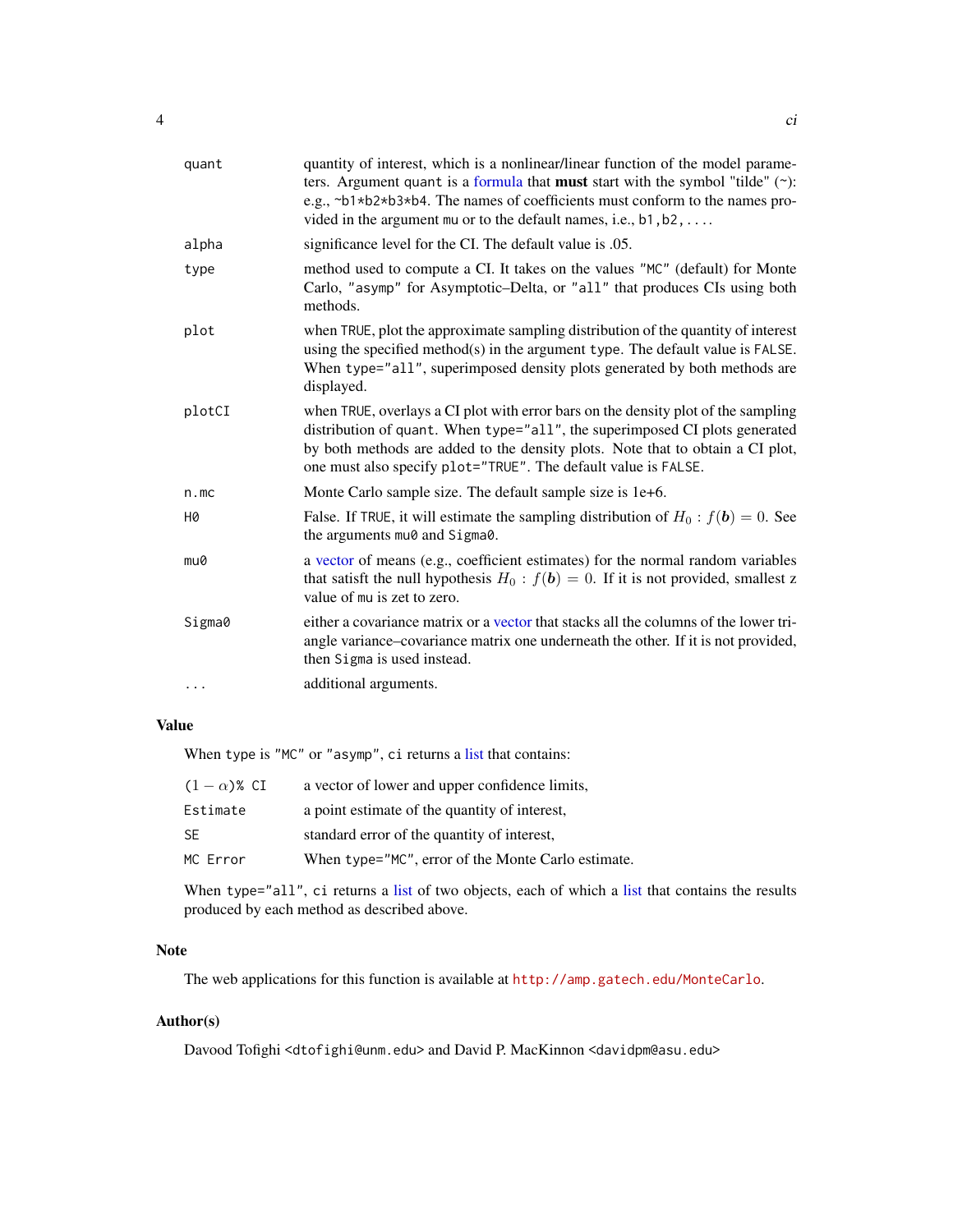#### <span id="page-4-0"></span>medci 5

#### References

Tofighi, D., and MacKinnon, D. P. (2016). Monte Carlo confidence intervals for complex functions of indirect effects. *Structural Equation Modeling: A Multidisciplinary Journal*, 23, 194-205. http://doi.org/10.1080/10705511.2015.1057284

#### See Also

[medci](#page-4-1) [RMediation-package](#page-1-1)

#### Examples

```
ci(mu=c(b1=1,b2=.7,b3=.6, b4= .45), Sigma=c(.05,0,0,0,.05,0,0,.03,0,.03),
quant=~b1*b2*b3*b4, type="all", plot=TRUE, plotCI=TRUE)
```

```
#An Example of Conservative Null Sampling Distribution
ci(c(b1=.3,b2=.4,b3=.3), c(.01,0,0,.01,0,.02),quant=~b1*b2*b3, type="mc", plot=TRUE, plotCI=TRUE,
H0=TRUE, mu0=c(b1=.3,b2=.4,b3=0) )
```

```
#An Example of Less Conservative Null Sampling Distribution
ci(c(b1=.3,b2=.4,b3=.3), c(.01,0,0,.01,0,.02),
quant=~b1*b2*b3, type="mc", plot=TRUE, plotCI=TRUE,
H0=TRUE, mu0=c(b1=0,b2=.4,b3=0.1) )
```
<span id="page-4-1"></span>

medci *Confidence Interval for the Mediated Effect*

#### Description

Produces confidence intervals for the mediated effect and the product of two normal random variables.

#### Usage

```
medci(mu.x, mu.y, se.x, se.y, rho = 0, alpha = 0.05, type = "dop",
plot=FALSE, plotCI=FALSE, n.mc = 1e+05, ...)
```

| mu.x  | mean of $x$                                                                    |
|-------|--------------------------------------------------------------------------------|
| mu.y  | mean of $y$                                                                    |
| se.x  | standard error (deviation) of $x$                                              |
| se.v  | standard error (deviation) of $y$                                              |
| rho   | correlation between x and y, where $-1 < r$ ho $< 1$ . The default value is 0. |
| alpha | significance level for the confidence interval. The default value is 0.05.     |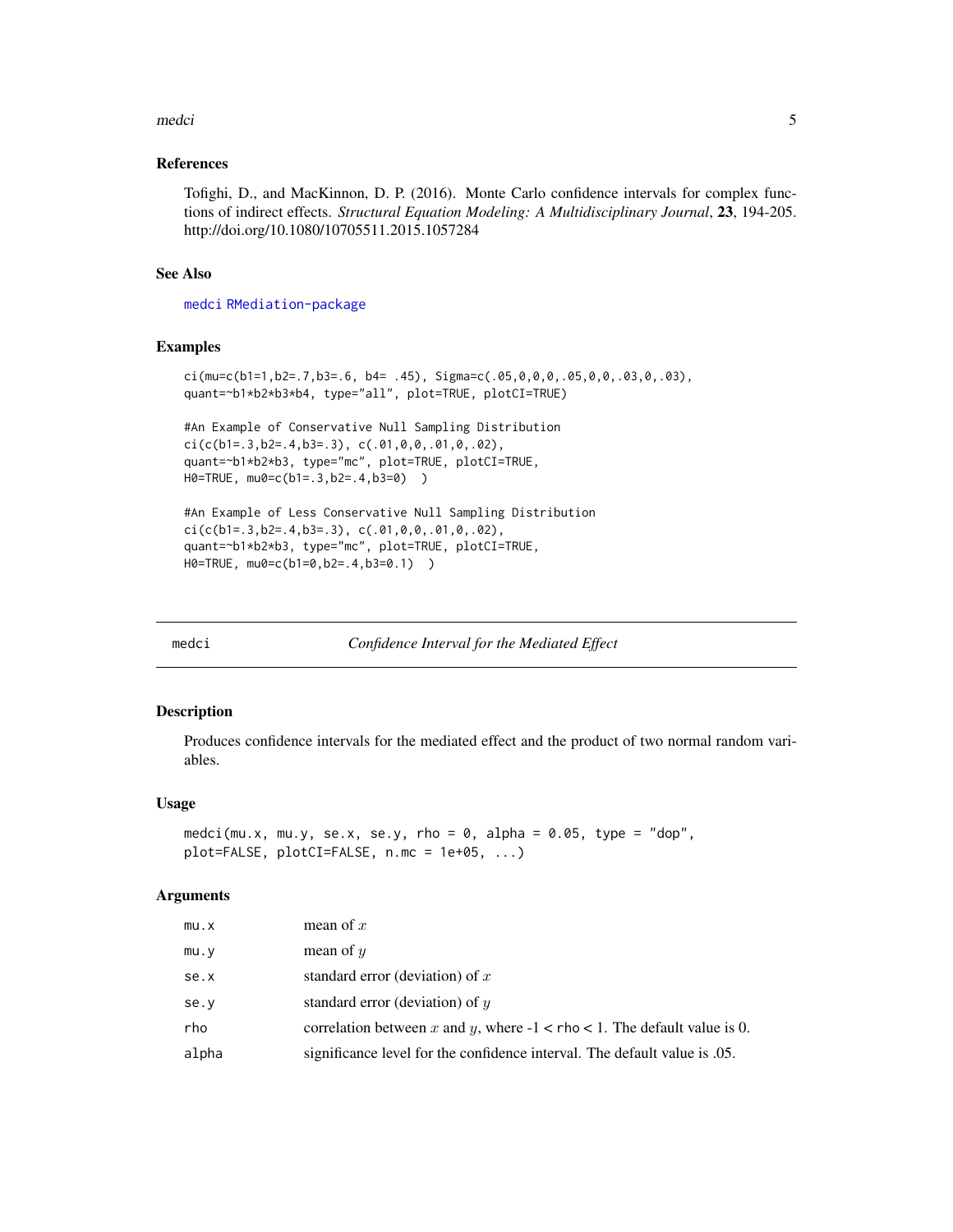<span id="page-5-0"></span>

| type   | method used to compute confidence interval. It takes on the values "dop" (de-<br>fault), "MC", "asymp" or "all".                                                                                                      |
|--------|-----------------------------------------------------------------------------------------------------------------------------------------------------------------------------------------------------------------------|
| plot   | when TRUE, plots the distribution of n.mc data points from the distribution of<br>product of two normal random variables using the density estimates provided<br>by the function density. The default value is FALSE. |
| plotCI | when TRUE, overlays a confidence interval with error bars on the plot for the me-<br>diated effect. Note that to obtain the CI plot, one must also specify plot="TRUE".<br>The default value is FALSE.                |
| n.mc   | when type="MC", n.mc determines the sample size for the Monte Carlo method.<br>The default sample size is 1E5.                                                                                                        |
| .      | additional arguments to be passed on to the function.                                                                                                                                                                 |
|        |                                                                                                                                                                                                                       |

#### Details

This function returns a  $(1 - \alpha)$ % confidence interval for the mediated effect (product of two normal random variables). To obtain a confidence interval using a specific method, the argument type should be specified. The default is type="dop", which uses the code we wrote in R to implement the distribution of product of the coefficients method described by Meeker and Escobar (1994) to evaluate the CDF of the distribution of product. type="MC" uses the Monte Carlo approach to compute the confidence interval (Tofighi & MacKinnon, 2011). type="asymp" produces the asymptotic normal confidence interval. Note that except for the Monte Carlo method, the standard error for the indirect effect is based on the analytical results by Craig (1936):

$$
\sqrt(s e. y^2 \mu . x^2 + s e. x^2 \mu . y^2 + 2 \mu . x \mu . y \rho s e. x s e. y + s e. x^2 s e. y^2 + s e. x^2 s e. y^2 \rho^2)
$$

In addition, the estimate of indirect effect is  $\mu.x\mu.y + \sigma.xy$ ; type="all" prints confidence intervals using all four options.

#### Value

A vector of lower confidence limit and upper confidence limit. When type is "prodclin" (default), "DOP", "MC" or "asymp", medci returns a [list](#page-0-0) that contains:

| $(1-\alpha)$ % CI | a vector of lower and upper confidence limits,     |
|-------------------|----------------------------------------------------|
| Estimate          | a point estimate of the quantity of interest,      |
| SE                | standard error of the quantity of interest.        |
| MC Error          | When type="MC", error of the Monte Carlo estimate. |

Note that when type="all", medci returns a [list](#page-0-0) of *four* objects, each of which a [list](#page-0-0) that contains the results produced by each method as described above.

#### Note

The PRODCLIN programs may be downloaded from [http://www.public.asu.edu/~davidpm/](http://www.public.asu.edu/~davidpm/ripl/Prodclin/) [ripl/Prodclin/](http://www.public.asu.edu/~davidpm/ripl/Prodclin/). A web application of the RMediation program is available from [http://amp.](http://amp.gatech.edu/RMediation) [gatech.edu/RMediation](http://amp.gatech.edu/RMediation).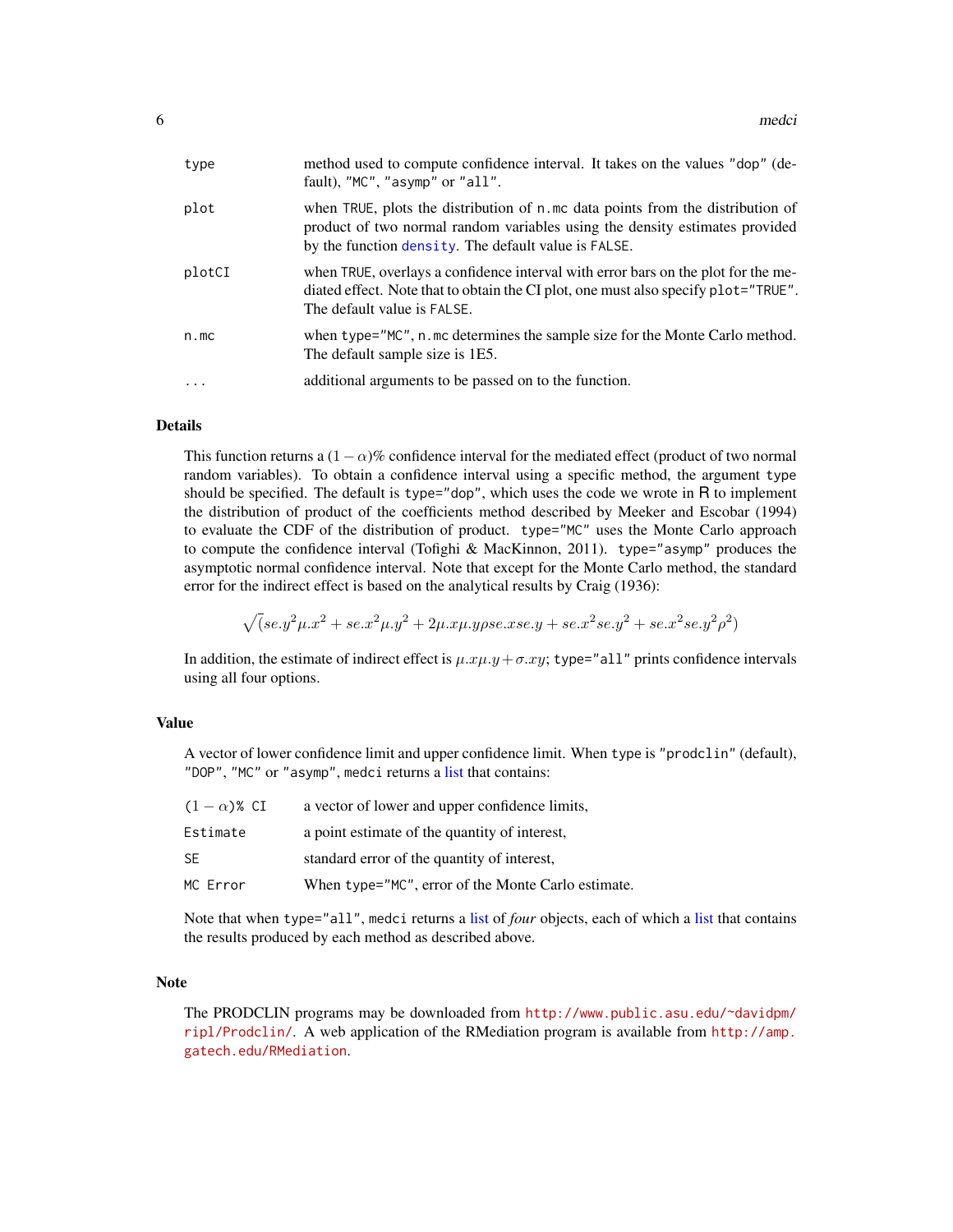#### <span id="page-6-0"></span> $pMC$  7

#### Author(s)

Davood Tofighi <dtofighi@unm.edu> and David P. MacKinnon <davidpm@asu.edu>

#### References

Craig, C. C. (1936). On the frequency function of xy. *The Annals of Mathematical Statistics*, 7,  $1 - 15$ .

MacKinnon, D. P., Fritz, M. S., Williams, J., and Lockwood, C. M. (2007). Distribution of the product confidence limits for the indirect effect: Program PRODCLIN. *Behavior Research Methods*, 39, 384–389.

Meeker, W. and Escobar, L. (1994). An algorithm to compute the CDF of the product of two normal random variables. *Communications in Statistics: Simulation and Computation*, 23, 271–280.

Tofighi, D. and MacKinnon, D. P. (2011). RMediation: An R package for mediation analysis confidence intervals. *Behavior Research Methods*, 43, 692–700. doi:10.3758/s13428-011-0076-x

#### See Also

[qprodnormal](#page-10-1) [pprodnormal](#page-8-1) [ci](#page-2-1) [RMediation-package](#page-1-1)

#### Examples

```
##produces CI using PRODCLIN and density plot of distribution of xy
(res <- medci(mu.x=.2, mu.y=.4, se.x=1, se.y=1, rho=0, alpha=.05,
 type="prodclin", plot=TRUE, plotCI=TRUE) )
 ## To get a vector of CI estimates
 res[[1]]
 ## To get the point estimate of the indirect effect
   res[["Estimate"]] # Estimate
 ## To get the SE of the indirect effect
   res[["SE"]] # SE
```
pMC *Probability (percentile) for the Monte Carlo Sampling Distribution of a nonlinear function of coefficients estimates*

#### **Description**

This function returns a probability corresponding to the quantile q.

#### Usage

```
pMC(q, mu, Sigma, quant, lower.tail = TRUE, n.mc = 1e+06, ...)
```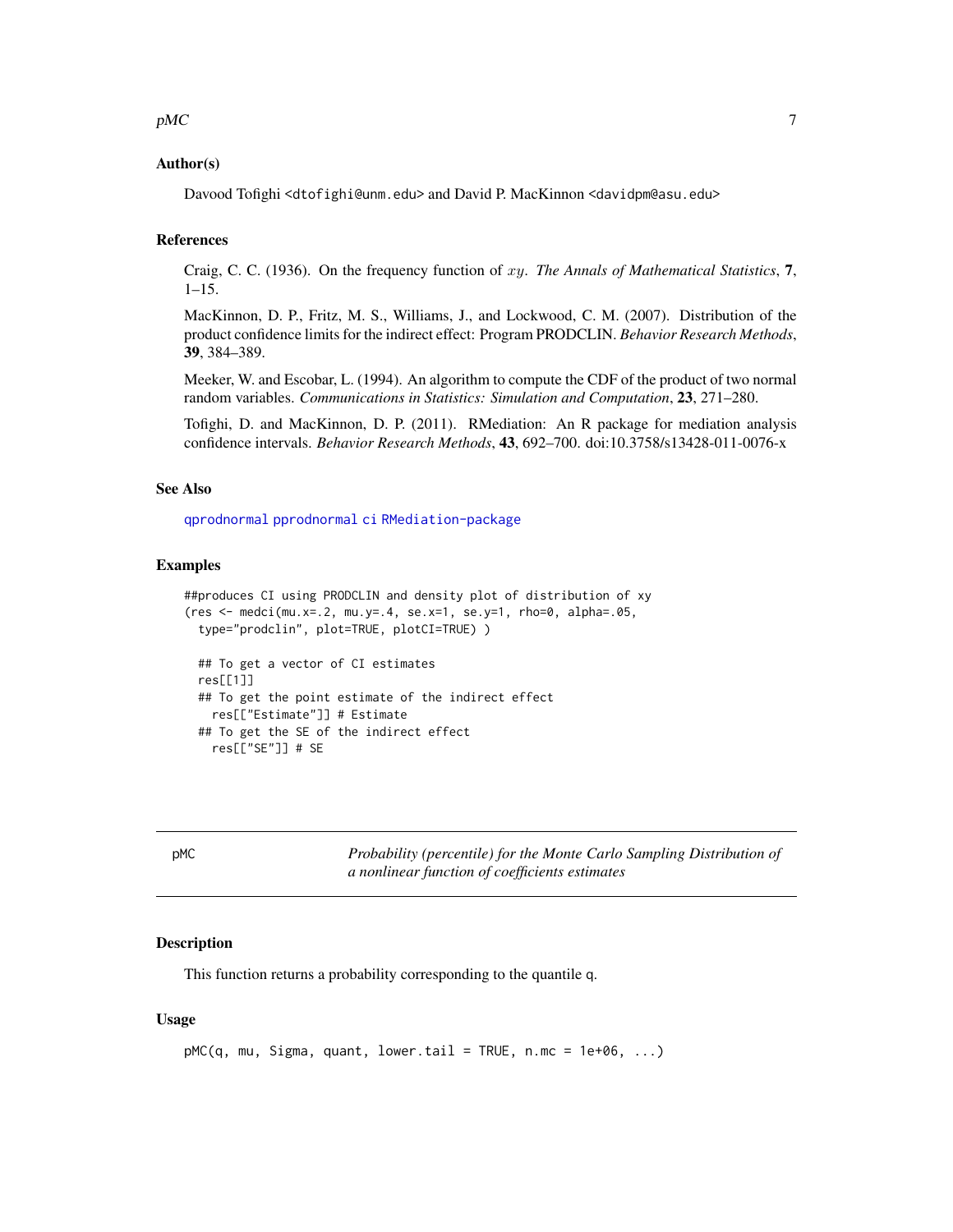#### <span id="page-7-0"></span>Arguments

| q          | quantile                                                                                                                                                                                                                                                                                                                                     |  |
|------------|----------------------------------------------------------------------------------------------------------------------------------------------------------------------------------------------------------------------------------------------------------------------------------------------------------------------------------------------|--|
| mu         | a vector of means (e.g., coefficient estimates) for the normal random variables.<br>A user can assign a name to each mean value, e.g., $mu = c(b1 = .1, b2 = 3)$ ; other-<br>wise, the coefficient names are assigned automatically as follows: $b1, b2, \ldots$                                                                             |  |
| Sigma      | either a covariance matrix or a vector that stacks all the columns of the lower<br>triangle variance–covariance matrix one underneath the other.                                                                                                                                                                                             |  |
| quant      | quantity of interest, which is a nonlinear/linear function of the model parame-<br>ters. Argument quant is a formula that <b>must</b> start with the symbol "tilde" $(\gamma)$ :<br>e.g., ~b1*b2*b3*b4. The names of coefficients must conform to the names pro-<br>vided in the argument mu or to the default names, i.e., $b1, b2, \ldots$ |  |
| lower.tail | logical; if TRUE (default), the probability is $P[quant < q]$ ; otherwise, $P[quant >$<br>q                                                                                                                                                                                                                                                  |  |
| n.mc       | Monte Carlo sample size. The default sample size is 1e+6.                                                                                                                                                                                                                                                                                    |  |
|            | additional arguments.                                                                                                                                                                                                                                                                                                                        |  |

#### Value

scalar probability value.

#### Author(s)

Davood Tofighi <dtofighi@unm.edu> and David P. MacKinnon <davidpm@asu.edu>

#### References

Tofighi, D. and MacKinnon, D. P. (2011). RMediation: An R package for mediation analysis confidence intervals. *Behavior Research Methods*, 43, 692–700. doi:10.3758/s13428-011-0076-x

#### See Also

[medci](#page-4-1) [RMediation-package](#page-1-1)

#### Examples

```
pMC(.2,mu=c(b1=1,b2=.7,b3=.6, b4= .45), Sigma=c(.05,0,0,0,.05,0,0,.03,0,.03),
quant=~b1*b2*b3*b4)
```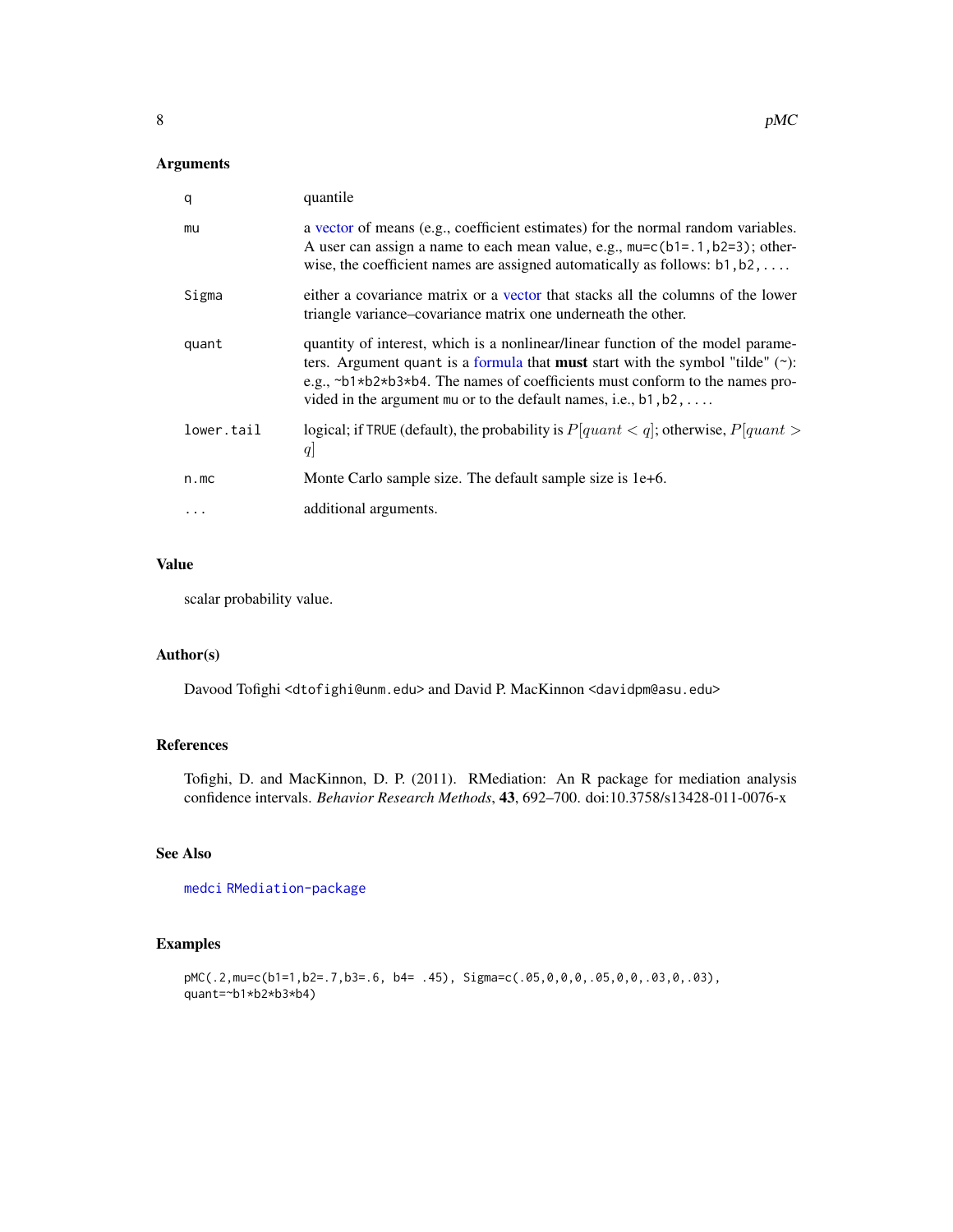<span id="page-8-1"></span><span id="page-8-0"></span>

#### Description

Generates percentiles (100 based quantiles) for the distribution of product of two normal random variables and the mediated effect

#### Usage

```
pprodnormal(q, mu.x, mu.y, se.x=1, se.y=1, rho = \theta, lower.tail=TRUE,
type="dop", n.mc=1e5)
```
#### Arguments

| q          | quantile or value of the product                                                                               |
|------------|----------------------------------------------------------------------------------------------------------------|
| mu.x       | mean of $x$                                                                                                    |
| mu.y       | mean of $y$                                                                                                    |
| se.x       | standard error (deviation) of $x$                                                                              |
| se.y       | standard error (deviation) of $y$                                                                              |
| rho        | correlation between x and y, where $-1 < r$ ho $< 1$ . The default value is 0.                                 |
| lower.tail | logical; if TRUE (default), the probability is $P[X*Y < q]$ ; otherwise, $P[X*Y >$<br>q                        |
| type       | method used to compute $P[X * Y < q]$ . It takes on the values "dop" (default),<br>" $MC$ ", or " $all$ ".     |
| n.mc       | when type="MC", n.mc determines the sample size for the Monte Carlo method.<br>The default sample size is 1E5. |

#### Details

This function returns the percentile (probability) and the associated error for the distribution of product of mediated effect (two normal random variables). To obtain a percentile using a specific method, the argument type should be specified. The default method is type="dop", which is based on the method described by Meeker and Escobar (1994) to evaluate the CDF of the distribution of product of two normal random variables. type="MC" uses the Monte Carlo approach (Tofighi & MacKinnon, 2011). type="all" prints percentiles using all three options. For the method type="dop", the error is the modulus of absolute error for the numerical integration (for more information see Meeker and Escobar, 1994). For type="MC", the error refers to the Monte Carlo error.

#### Value

An object of the type [list](#page-0-0) that contains the following values:

| p     | probability (percentile) corresponding to quantile q |
|-------|------------------------------------------------------|
| error | estimate of the absolute error                       |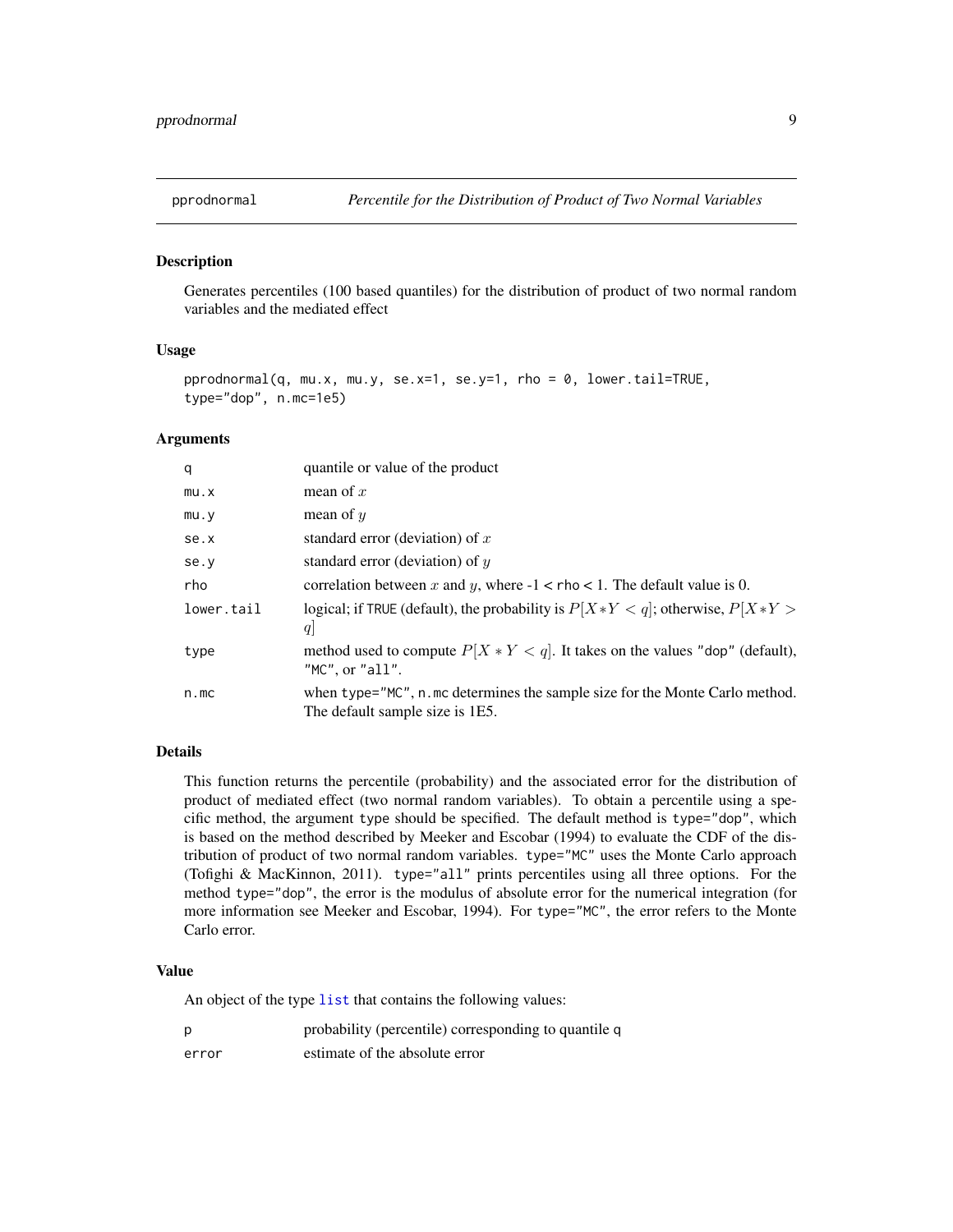#### <span id="page-9-0"></span>Author(s)

Davood Tofighi <dtofighi@unm.edu> and David P. MacKinnon <davidpm@asu.edu>

#### References

MacKinnon, D. P., Fritz, M. S., Williams, J., and Lockwood, C. M. (2007). Distribution of the product confidence limits for the indirect effect: Program PRODCLIN. *Behavior Research Methods*, 39, 384–389.

Meeker, W. and Escobar, L. (1994). An algorithm to compute the CDF of the product of two normal random variables. *Communications in Statistics: Simulation and Computation*, 23, 271–280.

Tofighi, D. and MacKinnon, D. P. (2011). RMediation: An R package for mediation analysis confidence intervals. *Behavior Research Methods*, 43, 692–700. doi:10.3758/s13428-011-0076-x

#### See Also

[medci](#page-4-1) [qprodnormal](#page-10-1) [RMediation-package](#page-1-1)

#### Examples

pprodnormal(q=0, mu.x=.5, mu.y=.3, se.x=1, se.y=1, rho= 0, type="all")

| ×<br>۰ | ×<br>۰ |
|--------|--------|

Quantile for the Monte Carlo Sampling Distribution of a nonlinear *function of coefficients estimates*

#### Description

This function returns a quantile corresponding to the probability p.

#### Usage

 $qMC(p, mu, Sigma, quant, n.mc = 1e+06, ...)$ 

| p     | probability.                                                                                                                                                                                                                                                                                                                                                          |
|-------|-----------------------------------------------------------------------------------------------------------------------------------------------------------------------------------------------------------------------------------------------------------------------------------------------------------------------------------------------------------------------|
| mu    | a vector of means (e.g., coefficient estimates) for the normal random variables.<br>A user can assign a name to each mean value, e.g., $mu=c(b1=.1, b2=3)$ ; other-<br>wise, the coefficient names are assigned automatically as follows: $b1, b2, \ldots$                                                                                                            |
| Sigma | either a covariance matrix or a vector that stacks all the columns of the lower<br>triangle variance-covariance matrix one underneath the other.                                                                                                                                                                                                                      |
| quant | quantity of interest, which is a nonlinear/linear function of the model parame-<br>ters. Argument quant is a formula that <b>must</b> start with the symbol "tilde" $(\gamma)$ :<br>e.g., $\neg b1 \star b2 \star b3 \star b4$ . The names of coefficients must conform to the names pro-<br>vided in the argument mu or to the default names, i.e., $b1, b2, \ldots$ |
| n.mc  | Monte Carlo sample size. The default sample size is 1e+6.                                                                                                                                                                                                                                                                                                             |
| .     | additional arguments.                                                                                                                                                                                                                                                                                                                                                 |
|       |                                                                                                                                                                                                                                                                                                                                                                       |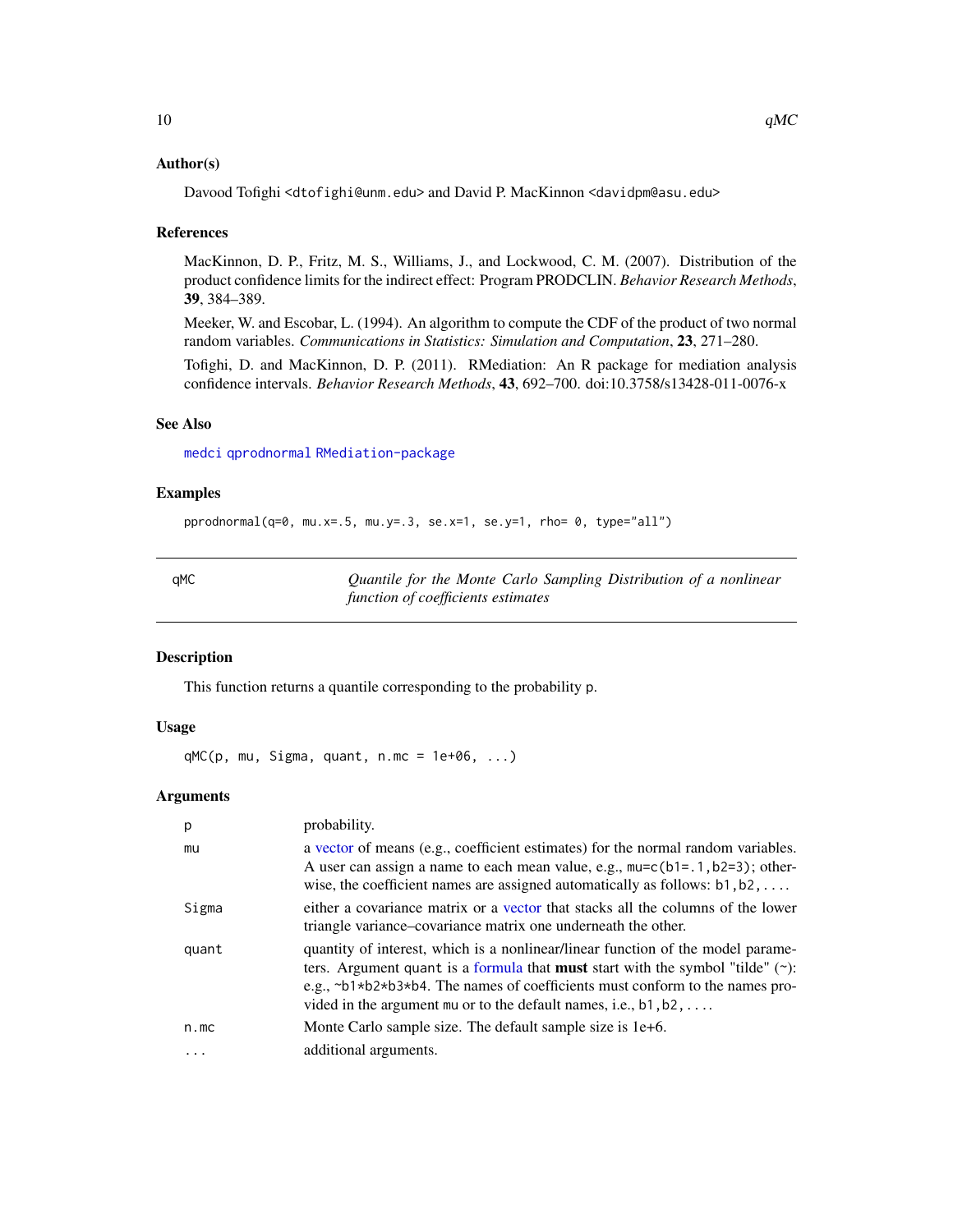#### <span id="page-10-0"></span>qprodnormal 11

#### Value

scalar quantile value.

#### Author(s)

Davood Tofighi <dtofighi@psych.gatech.edu> and David P. MacKinnon <davidpm@asu.edu>

#### References

Tofighi, D. and MacKinnon, D. P. (2011). RMediation: An R package for mediation analysis confidence intervals. *Behavior Research Methods*, 43, 692–700. doi:10.3758/s13428-011-0076-x

#### See Also

[medci](#page-4-1) [RMediation-package](#page-1-1)

#### Examples

```
qMC(.05,mu=c(b1=1,b2=.7,b3=.6, b4= .45), Sigma=c(.05,0,0,0,.05,0,0,.03,0,.03),
quant=~b1*b2*b3*b4)
```
<span id="page-10-1"></span>qprodnormal *Quantile for the Distribution of Product of Two Normal Variables*

#### Description

Generates quantiles for the distribution of product of two normal random variables

#### Usage

```
qprodnormal(p, mu.x, mu.y, se.x, se.y, rho=0, lower.tail=TRUE,
type="dop", n.mc=1e5)
```

| р          | probability                                                                                                |
|------------|------------------------------------------------------------------------------------------------------------|
| mu.x       | mean of $x$                                                                                                |
| mu.y       | mean of $y$                                                                                                |
| se.x       | standard error (deviation) of $x$                                                                          |
| se.y       | standard error (deviation) of $y$                                                                          |
| rho        | correlation between x and y, where $-1 <$ rho $< 1$ . The default value is 0.                              |
| lower.tail | logical; if TRUE (default), the probability is $P[X*Y < q]$ ; otherwise, $P[X*Y >$<br>q                    |
| type       | method used to compute $P[X * Y < q]$ . It takes on the values "dop" (default),<br>" $MC$ ", or " $all$ ". |
| n.mc       | when type="MC", n.mc determines the sample size of Monte Carlo method. The<br>default sample size is 1E5.  |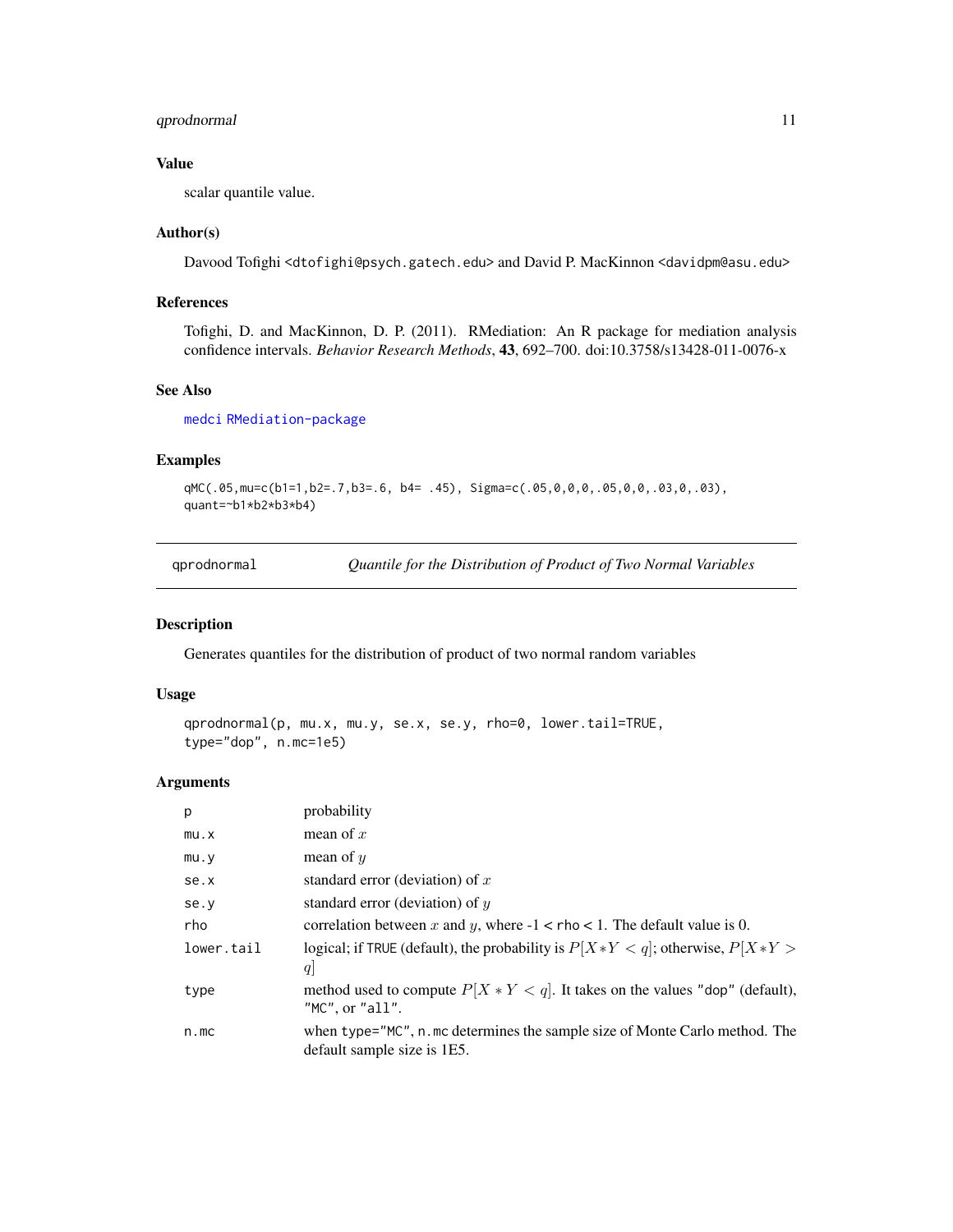#### Details

This function returns a quantile and the associated error (accuracy) corresponding the requested percentile (probability) p of the distribution of product of mediated effect (product of two normal random variables). To obtain a quantile using a specific method, the argument type should be specified. The default method is type="dop", which uses the method described by Meeker and Escobar (1994) to evaluate the CDF of the distribution of product of two normal variables. type="MC" uses the Monte Carlo approach (Tofighi & MacKinnon, 2011). type="all" prints quantiles using all three options. For the method type="dop", the error is the modulus of absolute error for the numerical integration (for more information see Meeker and Escobar, 1994). For type="MC", the error refers to the Monte Carlo error.

#### Value

An object of the type [list](#page-0-0) that contains the following values:

|       | quantile corresponding to probability p |
|-------|-----------------------------------------|
| error | estimate of the absolute error          |

#### Author(s)

Davood Tofighi <dtofighi@unm.edu> and David P. MacKinnon <davidpm@asu.edu>

#### References

MacKinnon, D. P., Fritz, M. S., Williams, J., and Lockwood, C. M. (2007). Distribution of the product confidence limits for the indirect effect: Program PRODCLIN. *Behavior Research Methods*, 39, 384–389.

Meeker, W. and Escobar, L. (1994). An algorithm to compute the CDF of the product of two normal random variables. *Communications in Statistics: Simulation and Computation*, 23, 271–280.

Tofighi, D. and MacKinnon, D. P. (2011). RMediation: An R package for mediation analysis confidence intervals. *Behavior Research Methods*, 43, 692–700. doi:10.3758/s13428-011-0076-x

#### See Also

[medci](#page-4-1) [pprodnormal](#page-8-1) [RMediation-package](#page-1-1)

#### Examples

```
##lower tail
qprodnormal(p=.1, mu.x=.5, mu.y=.3, se.x=1, se.y=1, rho=0, lower.tail =
TRUE, type="all")
##upper tail
qprodnormal(p=.1, mu.x=.5, mu.y=.3, se.x=1, se.y=1, rho=0, lower.tail =
FALSE, type="all")
```
<span id="page-11-0"></span>